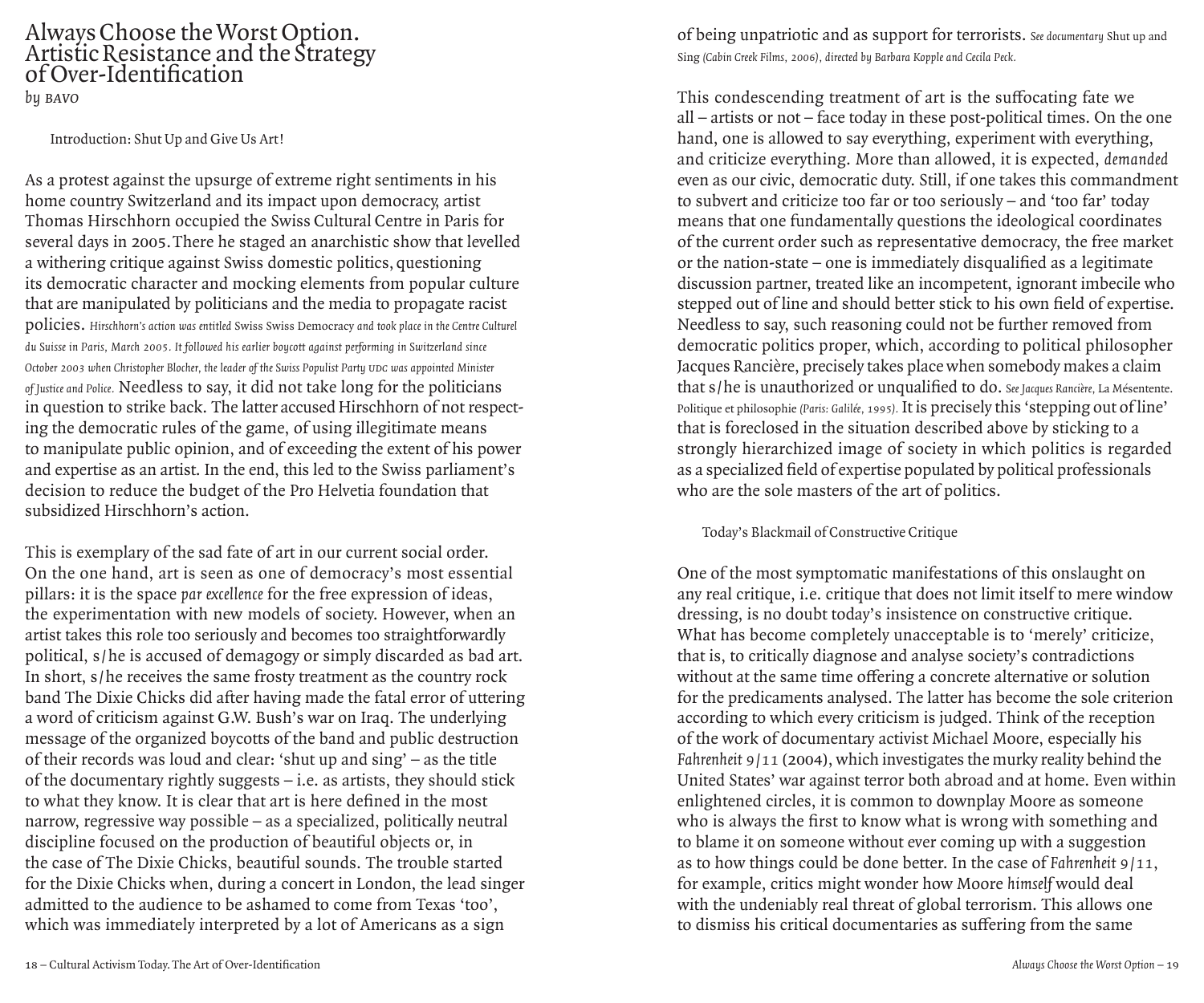disease inflicted upon the Democrats in the United States who, although extremely critical of Bush, are said to be equally incapable of offering an alternative to war.

# This demand for giving concrete alternatives is, of course, the standard way in which people affirm. their authority with regard to a certain matter, neutralize any criticism<br>and continue business as usual.<br>Nothing is more effective to<br>silence one's fiercestcritics than silence one's fiercest critics than<br>to simply turn the tables and ask the latter: 'so,since youalways seem to knowbetter,whatwould *you* do then?' This change of register – from a discussion of problems to one of solutions, from political critique to pragmatic politics – is meant to catch the critic off guard, who as a rule cannot do more than regurgitate the same critical points or mumble some general propositions. The latter is then used to expose the critic as a cowardly, impotent figure deriving some sort of hysterical satisfaction from asking critical questions for the sake of asking them, yet shrugging away from the much more difficult and risky task of assuming responsibility and coming up with concrete solutions to the problems addressed. *One can think here of the stream of mocking images of Michael Moore on the internet, in which he is depicted as an overweight, burger-eating, loud-mouthed, irresponsible, decadent, marginal character, manipulative of the facts so as to be able to criticize those in power, thriving on the negative attention he receives, sympathizing with America's enemies, and so on. This is the price to pay for taking one's democratic duty of criticizing too seriously: one is ridiculed as a sick, quarrelsome, pathological figure.* The underlying blackmail is thus all too clear: 'either you offer constructive criticism with concrete solutions to go with it or you shut up!'.

It is therefore clear that the demand for constructive criticism deals a direct blow to any real critique. After all, *radical* critique – by its very nature – cannot immediately be made productive within the existing order *since the latter is radically put into question*. Radical critique challenges the very standard which measures productivity. It is no coincidence that such censorship – which the dem*and* for concrete counterproposals undoubtedly is – is most often exercised when the critic hits a central nerve of the system, a fundamental issue that cannot be solved without a radical change of the existing order. Precisely the latter makes it so difficult for the critic to respond to this demand, since it asks of him / her the superhuman task of not only creating, through his / her critical labour, a mental space where a radically new set of ideological coordinates could be invented, but also to fill in that space *and* translate it into practicable policy for everyday situations.

A first, appropriate response on the part of critical forces would be to simply snub this impossible demand and tell those in power to solve their own problems, since *they* created them in the first place and have the mandate and power to do so. In other words, the critic should expose the demand to propose concrete alternatives as illegitimate, unfair and ultimately a sign of the ruling order's *own* impotence. After all, the existing order demands of its critic everything that it (the existing order) – with all its means and expertise – fails to do. By exposing the inappropriateness of this demand, the critic should therefore be able to project his/ her alleged impotence back onto the ruling order. The latter, however, is only possible when critical actors stop playing today's game of pragmatic post-politics and defend their right to criticize without offering any alternatives.

## An Executive with an Activist Face

A key scene in the critical documentary *The Corporation* allows us to understand the new norm of constructive criticism as part of a more general mutation, which has become increasingly more prevalent over the past decades – a change in the way in which the ruling order mobilizes society. *See documentary* The Corporation *(Big Picture Media Corporation, 2004), directed by Mark Achbar and Jennifer Abbott.* In this scene, we follow a group of otherglobalist activists as they organize a sit-in in the backyard of former chairman of Royal Dutch Shell, Sir Mark Moody-Stuart in order to protest against the malpractices of multinational oil companies. To their utmost surprise, the chairman revealed himself as a passionate critic of the oil industry, displaying a clear insight into the many inconvenient truths behind this notoriously dirty industry. Moreover, he claimed that they were not telling him anything *he had not already thought of himself* and that he therefore did not need activists for that. The real question, he retorted, is what they were going to *do* about it. In this way, Moody-Stuart put the ball back in the activists' court while at the same time making himself *an indispensable link in the chain* by making them aware of the fact that although they might not have the power to change anything, he did!

Here we encounter today's ruling order at its most cunning. The shrewd tactics of the former chairman of Shell consists in not only being more critical than the activists but also in accusing them of shrugging away in the face of the enormous challenges ahead: 'if you really think things are so bad, then stop complaining and put your money where your mouth is!' In short, every criticism is interpreted as an unconscious wish for constructive cooperation and, consequently, every critic is treated as a possible ally in finding solutions to remedy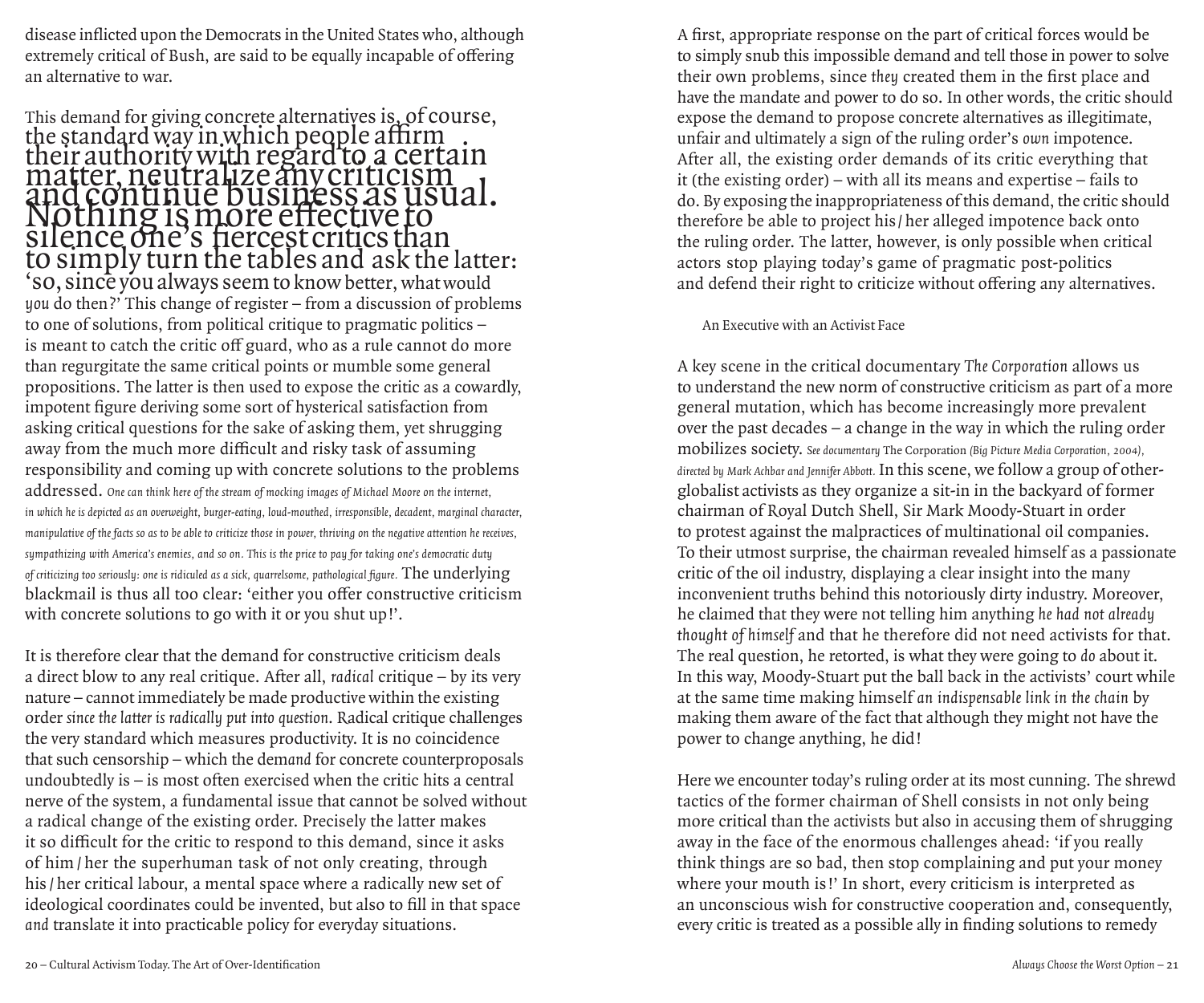the cracks in the system. Even if the activist in question might be in denial about it – so the chairman would undoubtedly argue – what he really wants is a share of power, in order to be able to make a difference.

It was psychoanalyst Jacques Lacan who already in the late sixties theorized this new style of power. Contrary to the classical, authoritarian way of ruling, i.e. by brutally forcing one's own project down society's proverbial throat through sheer use of force and clever manoeuvring, Lacan noticed how the new authority figure – which he called 'the capitalist master' – assumed the same subject position as that of the hysteric. *In Lacanian terminology, this subjectivity is symbolized by the letter \$, which represents the split subject, the inherent hysterical character of subjectivity, the fact that the core of the subject is a question mark and not some stable, self-certain substance. Lacan's theories of power were part of his discourse theory, which he developed in his* Séminaire xvii: L'Envers de la psychanalyse *(Paris: Editions du Seuil, 1991). It was in a lecture he gave around the same time (12 / 5 / 1972) at the University of Milan entitled 'Du discours psychanalytique', that he indicated that what is repressed in the traditional master discourse, i.e. the fact that the master is also just a split subject (\$), occupies the position of agency in the new, master discourse – which Lacan calls 'capitalist discourse' – and that the master's project – in Lacanian terms,' the Master-signifier' (s1) – is inversely repressed.* That is to say, the new master wins over the subject by putting his/ her cards on the table, by openly listing all weaknesses and problematic features of his/ her project. The advantage of the capitalist master is that by presenting herself as *her own worst critic* – think of the chairman in the above example – she outwits her opponents by robbing them of their ammunition, thereby disabling the standard critical procedure to tirelessly confront the existing order with everything it has to repress in order to simulate its superiority and flawlessness. The lucidity, modesty, enlightenment even, of the new style of power, on the other hand, creates the illusion that the system is receptive to participatory improvement, that there is still significant manoeuvring space that allows for bottom-up input as well as a willingness on the part of those in power to amenably discuss such suggestions and take them into serious consideration. In other words, it creates an atmosphere of *horizontality*, the feeling that both ruler and ruled are on an equal footing, engaged in a dialogue, and eager to complement each other's capabilities. Consequently, critical actors are seduced into *collaborating amicably* with their usual enemies about possible solutions to the many problems at hand.

Although the transparency or horizontality displayed by the capitalist master might be evaluated as a great leap forward, it is of course a sham. Let there be no doubt about it, the capitalist master firmly believes – no less than the traditional master that preceded him – that his own (capitalist) project is the only game in town and will sooner

or later create heaven on earth. From the chairman's response, for instance, it is clear that criticism of long-term resource depletion, environmental destruction and social deracination does not, to his mind, put in question multinational corporations *as such*. On the contrary, the latter are cleverly presented as the only possible means of solving the problem – lacking only in a more efficient, all-inclusive management of its activities. In short, the difference between the capitalist master and the old authoritarian master is that the former – conscious of the hyper-sensitivity of society to authority issues after centuries of emancipation struggles – *strategically* represses this belief in his own project by fostering an open, interactive approach to society. *Note that the capitalist discourse inverts the traditional procedure of interpellation – as formulated by Louis Althusser. It is no longer a case of a figure of authority – a policeman, for instance – shouting 'Hey, you!', and the subject somehow feeling addressed by this call. Capitalist-style interpellation rather works like the figures in Kafka's courts – it pretends not to want anything from you, not to feel too strongly about its own case, even openly doubting and mocking it. The trick here is that it puts the ball in the subject's court. By erasing or confusing its own desire, the capitalist master ensures that* the initiative has to come from the subject *('Do you really want to join us? It is up to you!') The capitalist master, in other words, never directly interpellates the subject by convincing the latter of his project, but only* indirectly *intrigues him/ her via a complex dialectic of a<rmation and mockery of that project. This sophisticated, virtual style of interpellation, of course, makes it more effective – like a poison slowly seeping into the mind.* 

#### Artists Without Borders

It is crucial to see how this new division of labour is more than mere wishful thinking on the side of power, and is increasingly internalized by artists themselves. Faced with an open invitation extended by the samepowerful players they used to by the same power in players they used to ized<br>criticize, artists have reconceptualized<br>their role as socially engaged<br>actors. More precisely, under the motto'youthepower,we the criticocreativethinking' ,ithas ledtoamore pragmatic interpretation of their critical role and idealism. Most symptomatic in this regard, is the rise, over the past decade, of what might be called 'ngo art' or even – analogous to the humanitarian organization, Doctors Without Borders: 'Art Without Borders'. With such humanitarian organizations, these art practices share the idea that, considering the many urgent needs at hand, there is no call for high art statements, big political manifestoes or sublime expressions of moral indignation. Instead what are needed are direct, concrete, artistic interventions that help disadvantaged populations and communities to deal with the problems they are facing. The latter is seen as the only way in which art can regain its credibility and legitimacy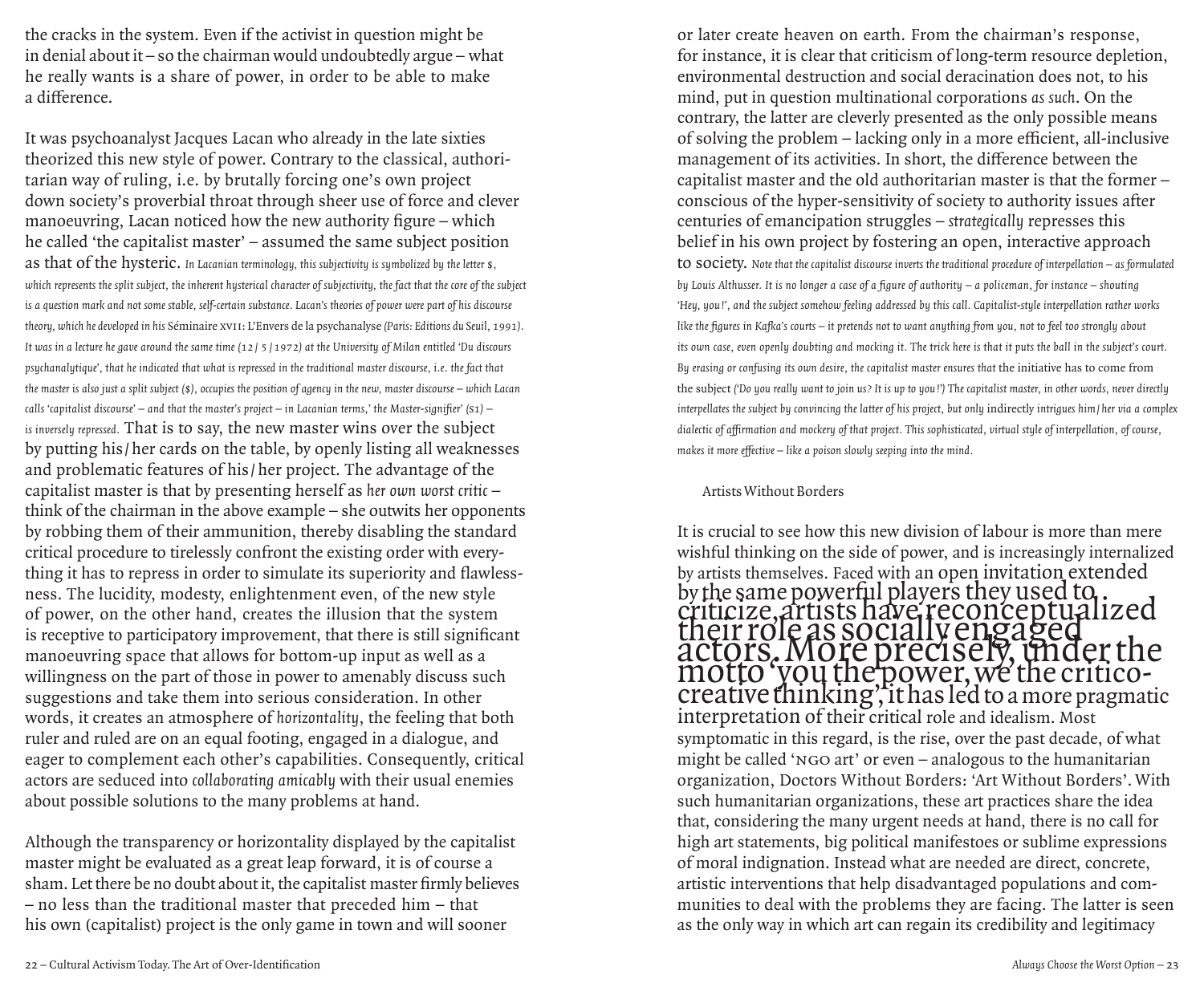as an engaged force in society, especially after its disastrous 'affair' with modernist, totalitarian ideologies and its more recent surrender to postmodern irony and relativism.

One of the rising stars in this genre is the Dutch artist Jeanne van Heeswijk. Her position more and more resembles that of a conflict consultant, using art as a way to intervene and mediate in heated social situations. Her artistic actions include setting up a temporary museum for contemporary art in abandoned shops in a problem neighbourhood during the time of its restructuring; allowing children to design their own park facilities in the midst of a large-scale urban renewal project; helping residents faced with the destruction of their neighbourhood to construct a collective memory; and running an empty house in a newly built area to accommodate unregulated social practices. *It respectively concerns the following projects:* De Strip *(Vlaardingen, 2002-2004),* Face your world, Urban lab *(Amsterdam-Slotervaart, 2005),* Will o' the Wisp *(Rotterdam-Nieuw Crooswijk, 2004-2005),* Het blauwe huis *(Amsterdam-IJburg, 2005-present).* Van Heeswijk is one of a growing army of artists who are travelling around the globe making their artistic-creative skills available for problem assessment and solving – sometimes even anticipating problems or creating problems to dynamize social processes. Whether it concerns the development of a cheap, sustainable and easy way for illegal communities on the border between the United States and Mexico to build their own housing (Estudio Teddy Cruz) or running a popular theatre in a third world slum (26'10 SOUTH Architects), all these projects betray a concern for social empowerment, for small, modest interventions that attempt to improve life in specific situations from the bottom up, in close interaction and participation with local actors and stakeholders. In all these cases, art is redefined in terms of creative consultancy – the act of consulting presented as artwork.

It is clear that in the case of Art Without Borders, the old existentialist motto of the engaged artist of getting one's hands dirty, no longer refers to the tragic compromises and suicidal sacrifices an artist has to make in his/ her engagement with a critical or revolutionary project. On the contrary, commitment is understood as the constant production of innovative micro-solutions – so-called 'pocket revolutions' – to the real, everyday problems people encounter in their immediate life world. This constitutes a fundamental move away from any deep criticism, away from a critical art practice that throws fundamental questions at the ruling order and tirelessly confronts it with its inconvenient truths, towards an art practice devoted to providing answers, solutions, toolkits and DIY-manuals for the problems at hand, often in close cooperation with market players or public instances.

*Over the last decade, this 'Art Without Borders' has developed into an alternative art scene outside the official circuit of museums and art institutions, receiving considerable budgets and funding. However, this ngo art can be seen as the worldly counterpart of a contemporary movement* within *contemporary museum art proper. We are thinking here of the so-called relational art, as theorized by Nicolas Bourriaud, which is also explicitly positioned against the critical art tradition – that, for example, in the sixties ceaselessly confronted society with its contradictions so as to dialectically supersede the existing order and revolutionize society down to its every fibre. Relational art, on the contrary, aims at experimenting with new social relations in micro-situations such as a happening in a gallery space, for example. Instead of provoking the audience into action through confrontation with the violence and injustice of the current order, relational art is all about generating positive experiences in small, controlled settings, which might then form the basis of a renewal of social relations at large. For a critique of this relational art practice, see bavo, 'Let Art Save Democracy! Or: Can Relational Art Also Subvert Today's Imperative to Re-stage Non-capitalist Social Relations in this so-called Post-utopian Age?', in: Metahaven, Regimes of Representation.* Art & Politics beyond the House of the People*, conference proceedings volume (2006).* This pragmatic turn is experienced by the proponents of ngo art as a sort of homecoming. After art's disastrous adventure with politics in the twentieth century, it is now returning to what it can do best: to engage with the world in a no-nonsense way and, through experiment and play, offer creative solutions for real problems. The cultural agent is, in short, recast as a *homo pragmaticus* who – averse to and free from any political agenda or ideological distortions – engages with society.

However noble the intentions of this Art Without Borders might be, or perhaps *precisely because* of its noble intentions, it is a valued ally of the current system that, as sociologist Pierre Bourdieu rightly puts it, is more and more evolving into a two-pronged system of hard, economic sectors as its right hand, and soft, social sectors as its left hand. The right hand is mercilessly cutting jobs in the name of efficiency and imposing market norms on every human activity  $$ leaving a social wasteland in its wake. The left hand – the soft, social sectors – is then asked to patch things up within ever stricter budgetary confines. *See Pierre Bourdieu,* Acts of Resistance. Against the New Myths of Our Time *(Cambridge: Polity Press, 1998).* Because of their inborn empathy for the underdog, their willingness to work *pro deo* and their ability to win the hearts and minds of the people, artists are increasingly enlisted in the left-hand side of this schizophrenic system. In this way, the art sector is reduced to cannon fodder for a system in which socio-cultural programmes are<br>increasingly becoming not only merely<br>palliative—i.e., limited to damage<br>control—but also purely symbolic,<br>i.e. meant to give the victims left<br>behind in neo-liberalism's incessant mar forward the feeling that they are not just left by the wayside but still somehow count.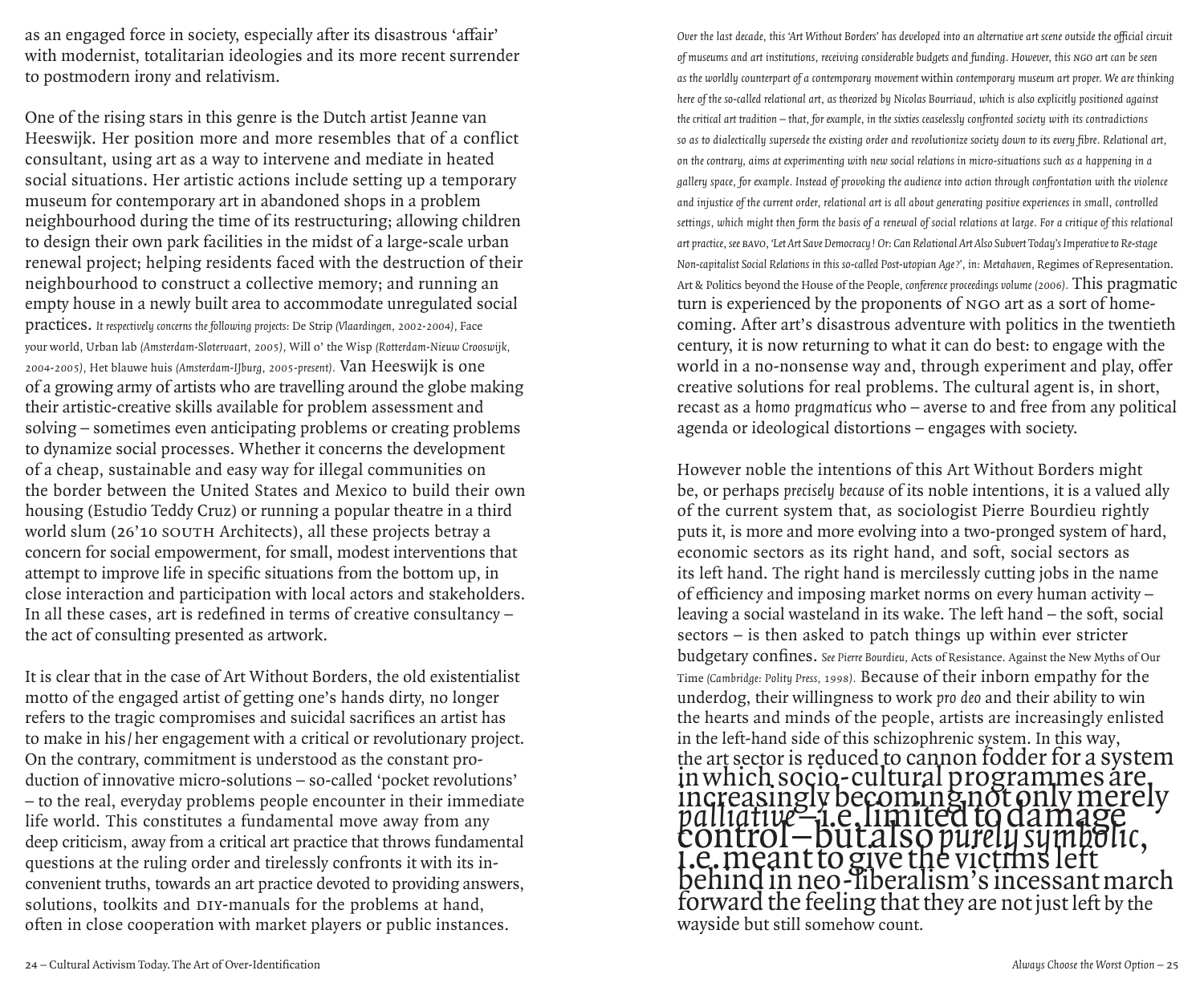### Pragmatic Blinding

The crucial question is whether ngo artists, with their micro-interventions, also *politicize* the larger injustices and skewed power relations that are at play in the context in which they operate. In other words, do they also problematize the mechanisms responsible for producing today's 'homo sucker' – as Slavoj Žižek calls the many victims of the current world order? *Slavoj limek,* Welcome to the Desert of the Real: Five Essays on September *11* and Related Dates *(London: Verso, 2002) 71.* It is here that Art Without Borders more often than not falls short. In the heated social and political situations in which they work – one can say that they deal with the reverse side of capitalism's magical recovery from its neardeath experience in the mid-seventies – their highly specific and practical interventions cannot but strike one as too modest, naive, somewhat childish and misplaced, especially in light of the violent, systemic nature of the deeper causes behind the local problems addressed. In the case of Jeanne van Heeswijk's interventions within major restructuring schemes of neighbourhoods for instance, the underlying neo-liberal and neo-conservative mechanisms are never problematized as such or tackled with the same vigour and creative energy and attention that is devoted to the emotional and mental health of the victims of the restructuring. Still, it is neo-liberal kill or cure measures that are responsible for the victimization of these population groups and their condemnation to an uncertain future. *For this critique, see bavo, 'Neoliberalism with Dutch Characteristics. The Big Fix-up of the Netherlands and the Practice of Embedded Cultural Activism', in: Maria Hlavajova (et al.),* Citizens and Subjects. The Netherlands, for example *(Zürich: jrp-Ringier, 2007) 51-63.*

One of the reasons why Art Without Borders fails to confront systemic issues in their interventions, is no doubt their adherence to a pragmatico-humanitarian ideology, with its emphasis on inventing concrete solutions that can be directly implemented – which is of course a manifestation of today's norm of constructive critique. The urge of ngo artists for concrete actions *a priori* limits the scope for action and shuts off the possibility of a radical questioning of the existing order, since the latter is needed – or at least, so it is assumed – for the realization of those actions. In other words, their addiction to doing something useful in the face of the needy other – which is elevated into some Levinasian Other – makes them *dependent* for the implementation of their initiatives on the same order that produced those needy *in the first place*. For this reason, artists have to repress the more fundamental problems at play in the context of the work. *ngo art thus succumbs to what one might call the* humanitarian fallacy*, the idea that before one gets on one's high horse* and aims at changing the world in its entirety, one first has to offer relief to the victims, the motto of the

*humanitarian mind being: 'victims first, politics later'. In practice, however, this often implies: 'No politics please, victims only'. The humanitarian's reasoning is that taking an explicit political stance would endanger care for the victims, since it might cause opposition from the same authorities that are needed to deliver the goods in the field. This denial of politics leads to an excessive focus on the 'what' – i.e. on what can be done, how it is to be done, etc. – that overshadows the 'that' – i.e. outrage over the fact* that *there is something fundamentally wrong, the political causes, etc.* We can say that the obsession of the engaged artist to immediately think in terms of practicable solutions leads to a *pragmatic blinding*, that is, today's variety of the ideological blinding so heavily criticized after the proclamation of the end of ideology. If ideological blinding referred to the denial or distortion of reality caused by an allegiance to an abstract set of beliefs and values that overdetermines the interpretation of reality and censors out all incompatible elements, and thereby seriously limits the scope for practical action, pragmatic blinding inversely means the censoring of a certain conceptualization of reality based on its alleged unproductivity for practice. We can thus also speak of a *censorship from practice*.

The paradox – or tragedy even – of Art Without Borders is the fact that *precisely* the eagerness of cultural agents to immediately get down to business and make a difference prevents them from acting in a way that would be appropriate to the bigger stakes of the context, as this immediacy sits uneasily with a radical critique of the existing order. *This argument is fully developed in our forthcoming book,* Too Active to Act. Cultural Activism After the End of History *(unpublished manuscript)*. In practice, NGO art more often than not leads to a diarrhoea of unconnected, highly specific, ad hoc interventions that, although offering instant relief, extinguishes any possibility of a long-term solution.

Always Choose theWorst Option

Faced with such criticism, ngo artists will no doubt resort to the bottom-line argument that their actions at least succeed in making the world a slightly better place; that those most affected by the injustices of the current world order now at least have some means at their disposal to improve their living conditions or to socially empower themselves. We here encounter the true colours of<br>Art Without Borders: it is not aimed at the deposition of the existing order, but rather at the deposition<br>of the best of a bad situation? In short,<br>although aware of the many flaws and<br>injustices, in today's world, they<br>do not believe they have the power<br>to change or even cha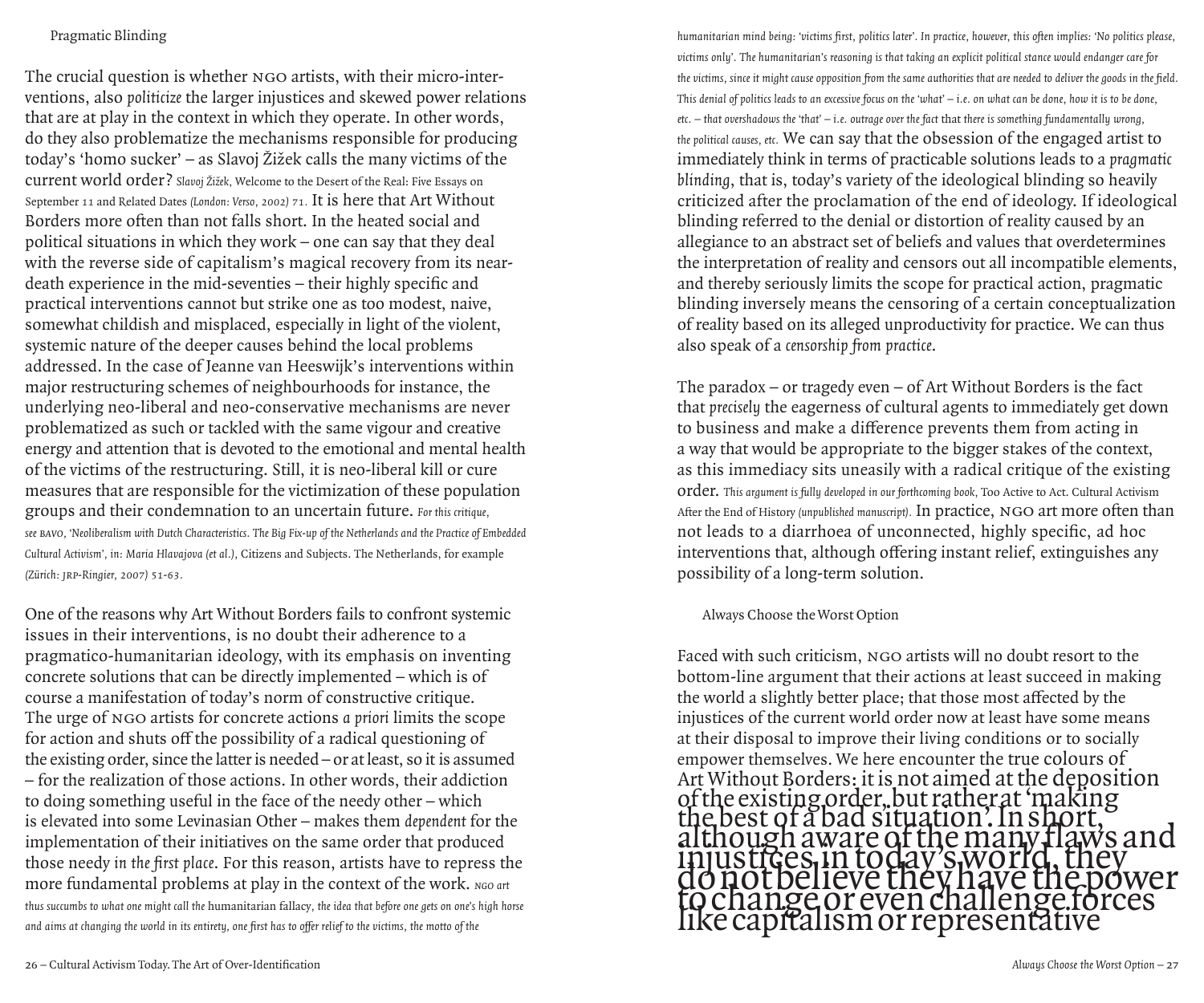## democracy. As a result, they rather focus onthesmallthings they *can* change,on doing the best they can underless than perfect circumstances, on making a difference, however minimal,

in the here and now. *This argument is sometimes also sublimated into a professional ethic, i.e. the fact that it would be unprofessional to interfere in matters that fall outside of one's creative expertise ('who is the artist to say that capitalism is bad?').* The latter is seen as a duty, since a *minimally improved* order is far more preferable than the existing order as such. In this sense, it differs greatly from more radical positions, i.e. positions of resistance that start from the premise that there is something so fundamentally wrong with the existing order that every attempt at making it better, however well-intended, will always be perverted by it, and that one should thus aim for nothing less than the radical subversion of that order. *In light of this radical position, there is no doubt something self-defeating in the position of ngo artists. They depart from the premise that radical, global change is impossible, and consequently limit themselves to the invention of highly specific solutions designed for local contexts, which makes global change even more unlikely. In short, it is as if they throw in the towel too quickly and shrug away from the much more difficult task of forcing a fundamental change in mindset.* NGO art also differs from those forms of resistance that – even though they do not see the possibility of a fundamental change in the near future – do not self-censor their critical potential from the get-go, but at least question the ruling ideological coordinates.

In the remainder of this essay, we will pursue this more radical line of artistic resistance. We will follow Karl Kraus's provocative suggestion that in being forced to choose between two evils, one should always choose the worst evil. This would imply that, as an artist, one would have to give up the will to resist *altogether*; to stop trying – like the pragmatic idealists – to be the 'idealist in the machine', patiently and tirelessly ironing out the rough edges of the system. Instead of fleeing from the suffocating closure of the current system, one is now incited to fully immerse oneself in it, even contributing to the closure. To choose the worst option, in other words, means no<br>longer trying to make the best of the current order, butprecisely to make the worst<br>of it,to turn it into the worst possible<br>version of itself. It would thus entail a refusal of the current black-<br>mail in which artists are offered all kinds of opportunities to make a difference, on the condition that they give up on their desire for radical change.

We call this strategy that of *over-identification*. This term was coined by Slavoj Žižek to denote the unique subversive strategy of the Slovenian avant-garde group Laibach in communist Yugoslavia of the eighties. *See Slavoj limek, 'Why are Laibach and nsk not fascists?', in: m'ars (Ljubljana: Moderna Galerija, 1993), vol. 3 / 4. See also: Slavoj limek, 'On (un-)changing canons and extreme avant-gardes', lecture on the symposium 'East of Art: Transformations in Eastern Europe', moma New York, 23/ 3 / 2003.* Unlike the stereotypical Eastern European dissident movement – whose model is no doubt the Polish Solidarność movement – pleading for a humanization and relaxation of the communist regimes, Laibach challenged the communist regime by accusing them of being too lax, too soft, lacking belief in their own system. Inversely, Laibach's performances, in which a powerful potion of Stalinist and Nazi symbols was dished up, strategically pleaded for an ultra-orthodox communism that was *even more tough* than its 'real-life' counterpart. In this way, they succeeded in embarrassing the communist rulers that felt out-flanked on all sides, both left and right. It is this strategy of choosing the worst option – in this case between a communism with a human face and an even tougher, thoroughly inhuman communism – that we shall explore in the following section, applying it to today's *topoi* of resistance. *We can here briefly mention two other strategies of artistic resistance of the radical type that are propagated today. The first is the strategy of* doing nothing*, the idea that artists should withdraw themselves from a system that thrives on the idealism of artists, that uses the latter's freshness to constantly revolutionize itself, thereby pulling the plug on that system. This strategy is today's variety of what, in the high days of May '68, was called 'marginalism': young people preferring life in the margins of society above participation in the regular economy. The problem with this strategy is that this marginality is internalized and accommodated within today's order, think of the way our oil-companies invent relaxed regimes for activists within the company structure. The second often propagated strategy is that of inventing* new deep ideals*, a new vision of society, that can feed / motivate a wide countermovement, so as to move outside or beyond of the existing ideological co-ordinates of capitalism or representative democracy. Problematic in this case, is where artists could find inspiration – if it is not to be some creation* ex nihilo *– for such alternative vision in the present system, that more and more closes in on itself and its subjects, and limits,* controls *even, their mental horizon? In other words, how radically new can such a vision be, so as to be able to resist the notorious capacity of capitalism to feed off other value systems?* 

## Giving a Big 'Yes' to Capitalism

It is precisely such over-identification with the enemy that is applied in the documentary *The Yes Men*, the story of activists Mike Bonanno and Andy Bichlbaum – who call themselves 'the Yes Men' – posing as representatives of the World Trade Organization (wto), one of the key neo-liberal global financial institutions. In the bogus lectures they present ever so seriously at conferences and at universities, their strategy is to present the official discourse of the wro in its pure, unmediated form, that is, stripped of any form of sugar-coating such as ethical sensibilities, concern for poverty or respect for democracy. Recall, for example, the hilarious scene in which one of the Yes Men participates as a representative of the wro in a television debate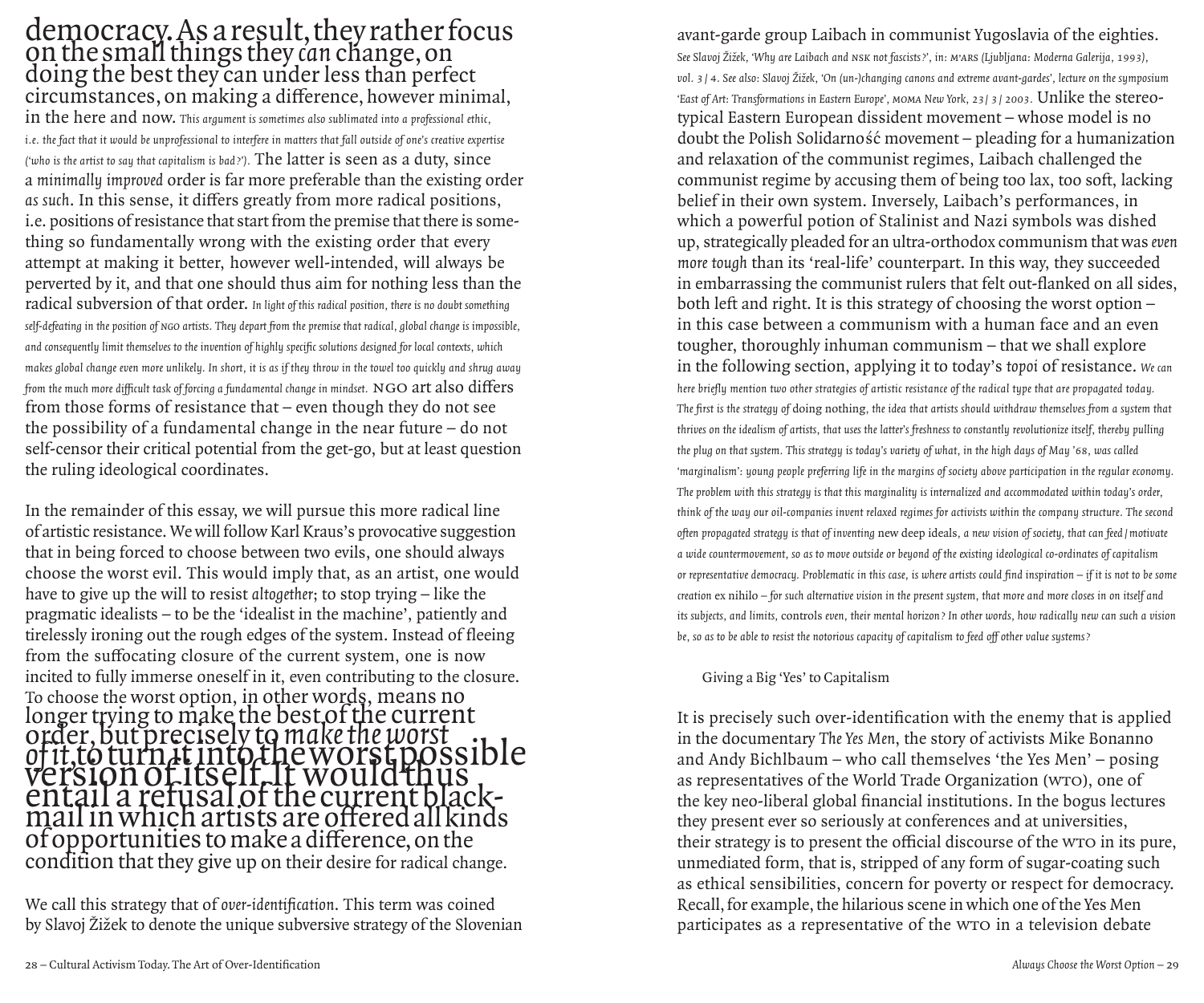on global injustice and the role of financial institutions. The usual trick of genuine representatives on such debates is, of course, to water down their own policies or couch them in euphemistic terms, so as to prevent being attacked by the opponents head-on. The Yes Men, on the contrary, bluntly and openly propagated all kinds of hardcore neo-liberal arguments and schemes, to the obvious confusion of the other participants in the debate. As fake wto representatives, they emphasized, for example, the wto's alliance with big corporate power structures, presenting it as something natural. They even insisted that the works of neo-liberal thinkers such as Milton Friedman should be obligatory reading for school children. This open confession of an absolutely anti-democratic policy totally flabbergasted his main opponent in the debate, a wide-eyed otherglobalist barely able to utter the words: 'well, that's clear then'.

However, the real target of the Yes Men's performance is the wto *itself*, which finds itself in an awkward position. The latter is faced not with a sceptic laying bare the inconvenient truths behind its policies – which can easily be denied or given a spin – but rather with someone who over-enthusiastically identifies with their position, completely annihilating any critical distance and fully endorsing the wro programme and ideology. Confronted with such display of ultra-orthodox neo-liberalism, the wto cannot but tone down its own message and emphasize how neo-liberalism should not be taken as the only game in town. After all, it cannot possibly solve all of the world's problems by itself. In other words, the Yes Men's strategy of over-identification forces their opponent, the wro, to betray the articles of its faith, to deny its passionate attachment to the neo-liberal programme and admit defeat, which makes *it* – instead of its critics – appear weak.

The critical effectiveness of the Yes Men consists in being *too* honest and sympathetic towards the wro, thereby they succeed in bringing into the open the 'neo-liberal utopia of unlimited exploitation' – as Bourdieu phrased it. *See Pierre Bourdieu,* Acts of resistance. Against the new myths of our time *(Cambridge: Polity Press, 1998).* Think of the entertaining scene in which the two Yes Men posed as wro representatives at a student conference. There they proposed a scheme to solve the world's hunger problem by reprocessing the faeces of McDonald's customers into hamburgers for the Third World – thereby cashing in on its leftover nutritional value. What should be the ultimate wet dream of any neo-liberal adherent – not having to apologize for what s/he wants, being able to openly exploit a profitable opportunity while at the same time concocting a profitable solution for the third world's food shortage – somehow fails to result in a utopian world in which the freedom and dignity

of all is secured. Instead, it leads to a frightening, immoral universe of cold and ruthless calculation. The Yes Men, in other words, rush in where neo-liberals fear to tread by applying neo-liberal *doxa* more consistently, rigorously and ruthlessly – thus beating them at their own game and laying bearing the ugly dystopian kernel of the neo-liberal utopia.

Such explicit, uncut rendering of the ultimate consequences of a social formation, makes the strategy of over-identification an effective antidote against what cultural philosopher Peter Sloterdijk describes as today's all-pervasive cynicism, in which people know very well that there is something fundamentally wrong with something, yet continue to act as if they don't. *See Peter Sloterdijk,* Kritik der zynischen Vernunft *(Frankfurt am Main: Suhrkamp, 1983).* Recall how, in one of the Yes Men's fakewtopresentations, the public – a gathering of highly educated people – uncritically endures the scandalous proposals of abject nonsense staged by the two activists or, at least, gives them the benefit of the doubt. As we argued earlier, this doubt is actively maintained by the capitalist discourse by presenting itself as an open system conscious of its own problems and ready to take into account critical suggestions or consider alternatives. This attitude causes people to let go of their criticism and to conveniently repress their knowledge about the terrible backside of our capitalist society, assuming that the latter cannot possibly be *that* perverted, immoral or unjust. *This tendency to always think the best of something,* to believe that 'things can't possibly be that *fundamentally screwed up'*, is the stuff ideology is made from. *Ideology always parasitizes on the urge of people to believe the unbelievable, to make sense of the meaningless, to make plausible the implausible, since the reality of living in an inconsistent, meaningless world is, at least for the majority of people, experienced as unbearable. Consequently, faced by an inconsistent, unjust social system, people try* to make it consistent *at all costs – almost as if their life depended on it, which, in a way, it does. So, all the current order has to do, is to encourage such a sympathetic reading by the subject, to provide the footage, the materials to produce reasonable doubt in the subject. In this sense, one can say that the subject does the difficult job for this order, proving its case, legitimizing it, tying the loose ends together.*

This cynical subjective mode is, of course, only possible because we are never *truly* confronted with what we are doing, with the consequences of our capitalist lifestyle. Along with revealing documentaries exposing all kinds of inconvenient truths, today's subject is also bombarded by arguments that keep his/her disgust or shame in check – well below the level at which people start demanding instant and radical change. Even supposed critics of global financial institutions such as the wto, like macroeconomist Joseph Stiglitz, argue that if economic globalization were to be managed better, the high profits of corporations will eventually trickle down to the world's poorest population. In short, after having sat through the onslaught of night-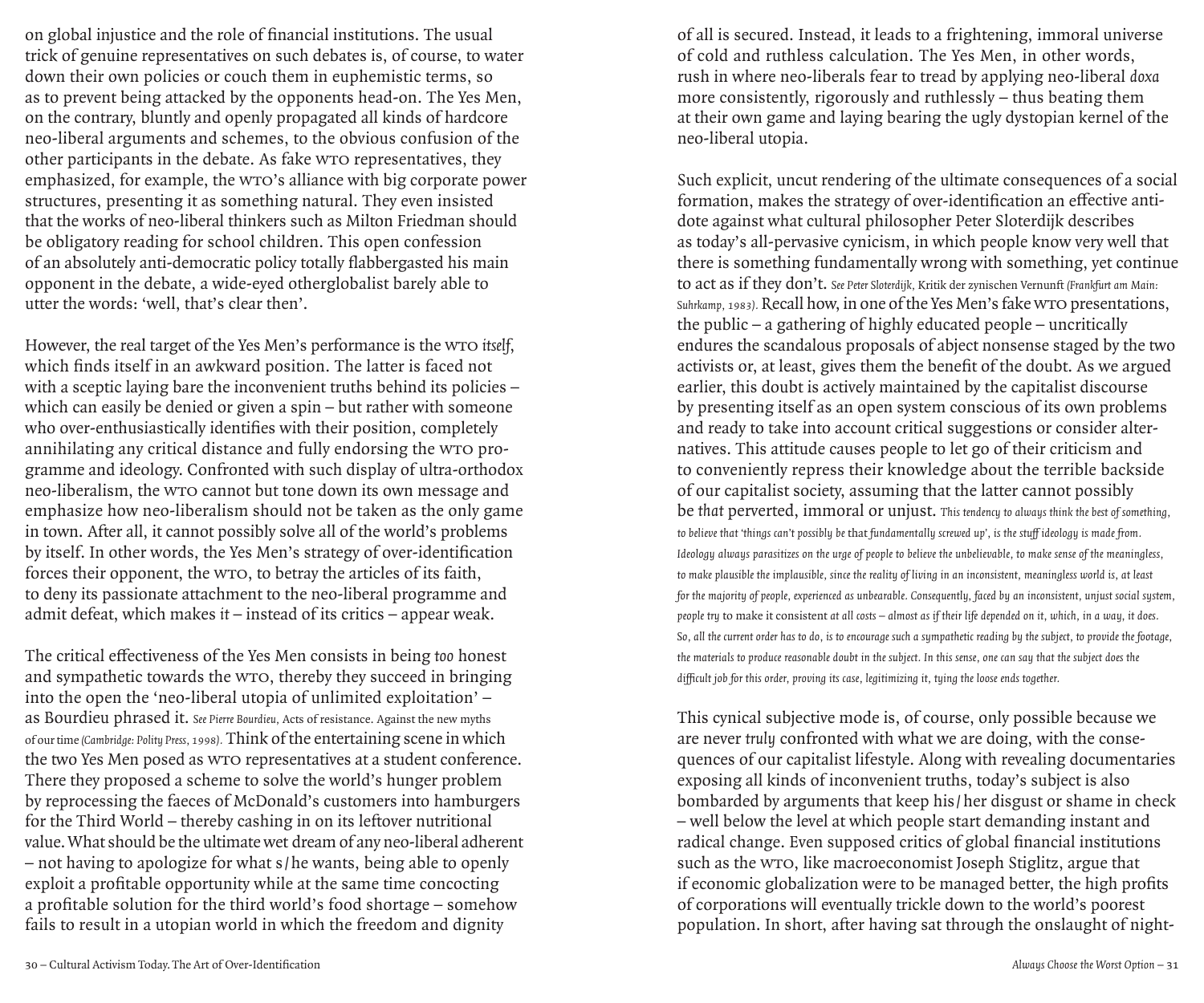marish scenes of global destitution that come pouring into our living rooms every evening, we can rest assured and continue to participate with a clear conscience in the same system that produces that destitution.

The strategy of over-identification owes its effectiveness to the fact that it sabotages this dialectic of alarm and reassurance, fear and relief, by ruthlessly dishing up the system in its most extreme form – a side that the system itself strategically conceals. This strategy clearly proved to be highly effective in the Yes Men's presentation of the faeces-recycling scheme, mentioned above. The latter provoked disbelief in the audience, even anger, with people walking out fuming. It clearly pushed people who might otherwise have a more nuanced or relativist attitude towards the current state of affairs, to the point where they cannot bare it any longer and feel compelled to take a radical stance. The act of over-identification, inotherwords, eliminates the subject's reflex<br>to make excuses for the current **Order and to invent ways to 'manage it better's o as to overcome or at least smooth over** the problems. The strategy of over-identification could thus not be more opposed to Gilles Deleuze's 'alcoholic' ethics of always stopping before the last glass, so as to be able to sustain one's desire for liquor. This is, of course, also the trick of the capitalist master who is careful not to overpower or 'drown' it subjects with its ideology, offering it in small doses instead. Over-identification, on the other hand, as the Yes Men's performances illustrate, is closer to Søren Kierkegaard's 'emetic',which entails deliberately swallowing too much of the loved poison – overdoing it – so as to be able to break with it for good, to cut the ties with the ambivalent love object.

## Producing the Contradiction

The action *Bitte liebt Österreich!* of theatremaker Christoph Schlingensief in Vienna in 2000, allows us to further sharpen our analysis of the concept of over-identification. *The event was part of the Wiener Festwoche and took place from 6 – 11 June. See Matthias Lilienthal and Claus Philipp,* Schlingensiefs Ausländer Raus *(Frankfurt am Main: Suhrkamp, 2000); as well as Paul Poet's documentary,* Ausländer Raus. Schlingensief's container *(Monitorpop entertainment, 2005).* Schlingensief's intervention was meant as a protest against the extreme right party of Jörg Haider (fpö) joining the Austrian government. In an improvised container camp, he organized a *Big Brother* show in which asylum seekers had to curry favour with the Austrian people, in order not to be voted off the show and out of the country. The banner on top of the container camp

stated the latter in no uncertain terms: *Ausländer raus!* The fact that this event took place in the heart of Austria's capital, right in front of the Burgtheater, gave it a high visibility both nationally and internationally, with crowds assembling daily in front of the camp.

As should be clear from the ultra-racist content of the banner, as well as the sadistic concept of the *Big Brother* show, Schlingensief overidentifies with the populist-right discourse. By overstating the latter, he tries to *visualize* the violence of the new Right, which is, of course, rarely ever expressed as such by its proponents. While racist slogans such as 'foreigners out!' are commonly used in rallies to mobilize  $people$  – often by party members low in the party hierarchy – in official discourse these slogans are couched in euphemistic terms or given a democratic twist. We can thus say that one finds the capitalist discourse where one least expects it. Even today's proponents of extreme right thinking – what philosopher Etienne Balibar calls 'neo-racism' – present themselves as self-reflective and enlightened – no longer clinging to some biogenetic race theory, but merely affirming the naturalness or inevitability of cultural differences. See Etienne Balibar and *Immanuel Wallerstein,* Race, Nation, Class. Ambiguous Identities *(London: Verso, 1991). For the often hilarious manifestations of such neo-racism, one can think of the 2005 campaign of the Flemish extreme right political party Vlaams Belang (Flemish Interest) in Morocco, in which some party members went to have talks with Moroccan politicians, stating what a wonderful country Morocco was, praising the country for the friendliness of its people, its rich culture, good business climate, and, inversely, making negative promotion of their own country, accentuating its notoriously dreary climate, slacking economy and individualist lifestyle. The hidden message behind this song of praise to the Other is of course that the latter should return to, or stay in his own country. It is the distorted, 'positivized' form of the classic racist argument against foreigners who complain about their poor life circumstances: 'if you really are unhappy here, why don't you go back to your own country!'* By presenting his show as a FPÖ event, Schlingensief cut through this political correct facade, exaggerating precisely those racist statements that are diluted or distorted in official Right-wing discourse. Think also *of his tactics not to argue with his critics or convince them of their wrong, but to simply* repeat *their arguments, slogans and insults through his megaphone, the amplification of which exposes the hollowness of their arguments even more, as well as the violence that drives them – the latter of course to the further agony of the opponents.*  It was Walter Benjamin who apropos the work of Karl Kraus remarked how more effective than critically commenting *on something, is* to simply quote what you're criticizing*.*

However, Schlingensief's strategy cannot entirely be reduced to one of over-identification or, to be more precise, the latter is constantly contradicted by his insults and provocations levelled against the new Right. Take the banner, for example, which functions both as an overaffirmation of the right-wing imaginary and as a challenge to the rightwing government, since Schlingensief repeatedly mocks the stupidity of this government for allowing such an utterly racist banner to hang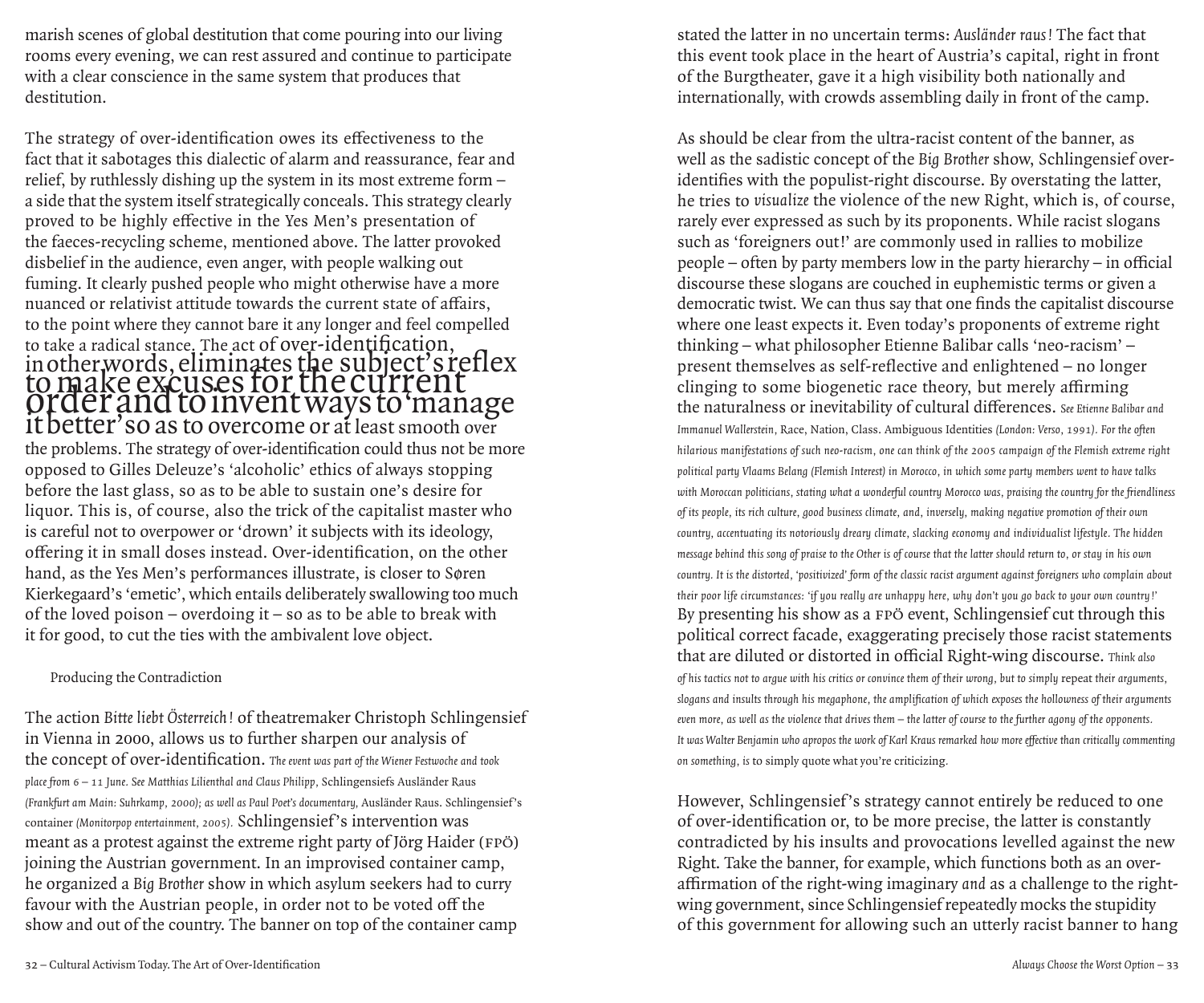

Or, as one commentator put it, Schlingensief creates situations that not only are not clear,but also *cannot* be made clear.

This deliberate *structural ambiguity* makes Schlingensief 's *Big Brother* show the exact opposite of the performances of the Yes Men discussed earlier, as the latter strive towards a sort of hyper-clarity of position: 'I am a hardcore neo-liberal, let there be no doubt about that'. The Yes Men aim to present the enemy in the clearest way possible, fully endorsing the discourse of the opponent, perhaps only revealing a critical stance in the extreme clarity that is strived for. One way of explaining this difference is to say that the aim of both the Yes Men and Schlingensief is to confuse, but that they use different tactics to do so. The former's tactic entails an exaggerated over-identification with something that invariably provokes disbelief that anybody can believe that uncritically in something. The latter, on the other hand, confuses by osculating between over-identification and critique, by giving out mixed, highly contradictory signals, thereby depriving the audience of any stable vantage point from which to cognitively map the event.

The advantage of Schlingensief's version of over-identification is no doubt that it sabotages an easy interpretation of, or identification with the intervention, which makes it more difficult for both enemies and allies to discard or recuperate it. This became very clear when anti-fascist activists stormed the container camp to liberate the asylum seekers, violently tearing down the banner in the process. It revealed how the oscillation between over-identification and critique of *Bitte liebt Österreich!*, produces an uneasy situation for both the Right and Left: while the former cannot simply discard Schlingensief 's action as a platform for Leftist propaganda because of its use of Rightwing power-language, the latter cannot simply label it as fascist either

due to the simultaneous critical comments on the fpö. *This undecidability with regards to its position is also what Slavoj limek pinpoints as the strength of the strategy of over-identification. As he writes about Laibach and their in-breeding of Stalinist and Nazi symbols: 'By means of the elusive character of their desire, the indecidability as to "where they actually stand", Laibach compels us to take up our position and decide upon our desire.' (See Slavoj limek, 'Why are Laibach and nsk not fascists?', in: m'ars (Ljubljana: Moderna Galerija, 1993), vol. 3/ 4.)* Also, neither of the two camps can intervene in Schlingensief's event without reproducing their own, internal contradictions. This is most obvious for the Right: removing the ultra-racist banner actually contradicts what they really want, i.e. a tough asylum policy – thereby running the risk of alienating the rank and file. However, as the violent attack of the anti-racist movement demonstrated, Schlingensief's Big Brother also confronted the extreme left with the inconsistency of its position. Their attack revealed that, while hyperactive in organizing all kinds of protest rallies, they are not willing to liberate the real camps for asylum seekers with the same bravery and destructive zeal as they did Schlingensief 's staged version. Further, as Schlingensief remarked mockingly, just how free could the unfortunate participants in Austria be, where an entire system is in place to remove them as quickly and efficiently as possible from the Austrian territory. One could therefore say that, instead of being liberated, they will merely exchange their fictitious prison in the *Big Brother* house for a real one. In short, given the fact that reality is much more cynical than Schlingensief's staging of it, we can understand Schlingensief sneering at the activists, calling them 'a selfdeceiving demonstration culture'. See Paul Poet, Ausländer Raus. Schlingensief's container *(Monitorpop entertainment, 2005).*

Perhaps we can say that the Yes Men, in the extremity with which they apply the concept of over-identification, are clearly *activists* – the radical, uncritical character of their identification with neo-liberalism being the opposite manifestation of their radical denouncement of it, i.e. their sympathy for the otherglobalist movement. As a result, once one realizes that they are fraudsters, both camps can easily give them a place: the wto can dismiss them as impostors, while the otherglobalists can welcome them as sympathizers to their cause. Due to its deliberate impurity, Schlingensief's *Bitte liebt Österreich!* resists any such easy recuperation and goes further than the Yes Men by allowing neither their friends nor their foes to sit back self-complacently and relax.

Conclusion: No More Mister Nice Guy

To the question of artistic resistance, the *topos* of over-identification thus provides an uneasy answer. It demands of cultural producers to stop being Mister Nice Guy and to sacrifice their ingrained urge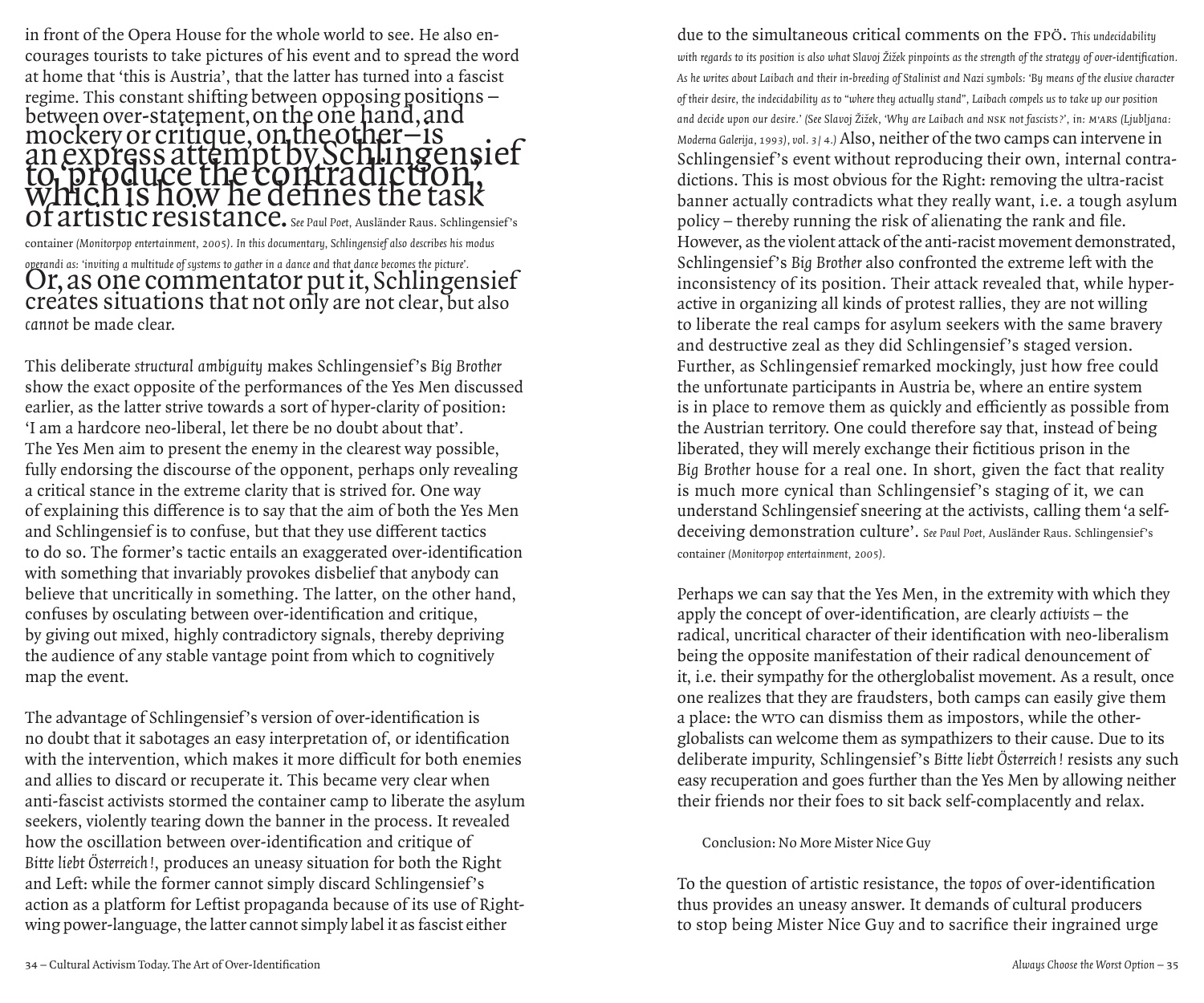to counter societal cynicism with an offensive of idealism. The latter – so much should be clear by now – turns them into easy victims for the capitalist masters of this world. The strategy of over-identification is precisely aimed against this idealist reflex to do the right thing. Think, for example, of Schlingensief 's comment regarding his *Big Brother* show: 'it's not an Amnesty International Project, it's not a "show me your wounds" project, it is a *Schweinische Unternehmung*' – a swinish enterprise ! Or, what to think of the action of Dutch artist Martijn Engelbregt who distributed fake, pseudo-governmental inquiries in Amsterdam in which people were asked to communicate all kinds of information with regards to supposed illegal residents living in their area. Martijn Engelbregt operates under the name of EGBG, which stands for 'Engelbregt Gegevens Beheer Groep' (which could be translated as Engelbregt Data Administration Agency). *The action took place under the cover name of* Regoned*, which is short for* Registratie Orgaan Nederland *(Registrational Body of the Netherlands). About 200,000 forms were distributed at the end of December 2003.* This action immediately caused a wave of outrage and protest. It not only triggered bad associations with the Nazi occupation during the Second World War and the deportation of many Jews – in which the local government and population played a dubious role – it also focalized discontent about the recent hardening of Dutch immigration law. The artist came under heavy attack from all sides – within art circles he was criticized for his unethical behaviour, his dangerous manipulation of people's deep-seated feelings. This was the price to pay for radicalizing people's attitude towards policies they otherwise silently endure. *One can see Engelbregt's action as the reversal of the civil disobedience of several mayors of Dutch cities to deport residing asylum seekers, which led to all kinds of emotional confessions on national media of mayors who 'as a person' could not do this to 'another human being'. The latter, however, had the paradoxical effect of only adding to the popularity of the then Minister for Immigration and Integration Rita Verdonk – notorious for her Right-wing, zero-tolerance attitudes – who got elected to most popular politician in the same year. Against the disobedience of the mayors, Engelbregt, with his action, on the contrary, resisted the system by what one could call a*  civil over-obedience*, the advantage of which is that it now forces the existing order in a defensive, weak position, since the latter now have to explain how they would never go that far, etc.*

It is clear that by enthusiastically joining ranks with the enemy,the artistinvariably also strikes ablow at him/herself or, at least, at the<br>ablow at him/herself or, at least, at the<br>Other in him/herself,.the inter-<br>nalized myth of the artist as the<br>last idealist, the one who, with his experi-<br>mental attitude, is the id a system plagued by internal problems and conflicts. It was such 'symbolic suicide' – the self-sacrifice of the idealist within the artist – that was staged by artist Christoph Büchel at *Manifesta 4* in 2002.

He sold his exhibition slot on *E-Bay* to the highest bidder and so cashed in early on the surplus value added to his symbolic capital by his selection for this international art fair. *Christoph Büchel's action was entitled* Invite yourself*.* It is obvious that the artist intentionally provokes society with the subversive question why he – and art in general – should be an exception when it comes to manipulating the laws of supply and demand for self-enrichment. Or, put differently, why art cannot be as ruthlessly self-interested or nakedly capitalist as everybody else?

By such radical refusal of the role transferred to art of protecting society from what it wants, the art of over-identification creates a suffocating closure within the system, no longer allowing its subjects any escape from<br>its immanent laws. In this way,<br>society can no longer delegate<br>its task to resist the opvious injustices<br>of today's order to the safe haven of art but is forced to face this task of subversion itself.

## Appendix: the Unbearable Lightness of Hyper-Idealism

We are compelled to add one last complication to our analysis of the strategy of over-identification, which hinges on the question *what* exactly one over-identifies with. In what preceded, we focused on artistic actions that over-identify with the worst side of the existing order, i.e. its neo-capitalist, neo-racist, neo-conservative programme. There is, however, also the opposite possibility: to over-identify with ideals such as freedom or human rights, which the existing order has to evoke in order to implement its programme and to convince society of its superiority.

This, what one could call, *positive* over-identification is extremely relevant in an age in which the dialectic between the Law and its obscene underside – as thematized by Slavoj Žižek, for example – is radically reversed by the capitalist discourse. *See Slavoj limek,* Plague of Phantasies *(London: Verso, 1997).* In its classical form, this dialectic describes the fact that every system has to maintain a distance from the very ideals it propagates. As a result, it is always split into an official level – 'the letter of the law' – and an unwritten universe of jokes, cynicism and mockery of those official ideals – 'the obscene underside of the law'. The latter is, of course, repressed, it can never see the light of day or be acknowledged as such – in undistorted form – at the official level. Today, on the contrary, in the capitalist discourse *it is the o<cial ideals that are repressed*, since the slightest hint of any residual belief in some Grand Narrative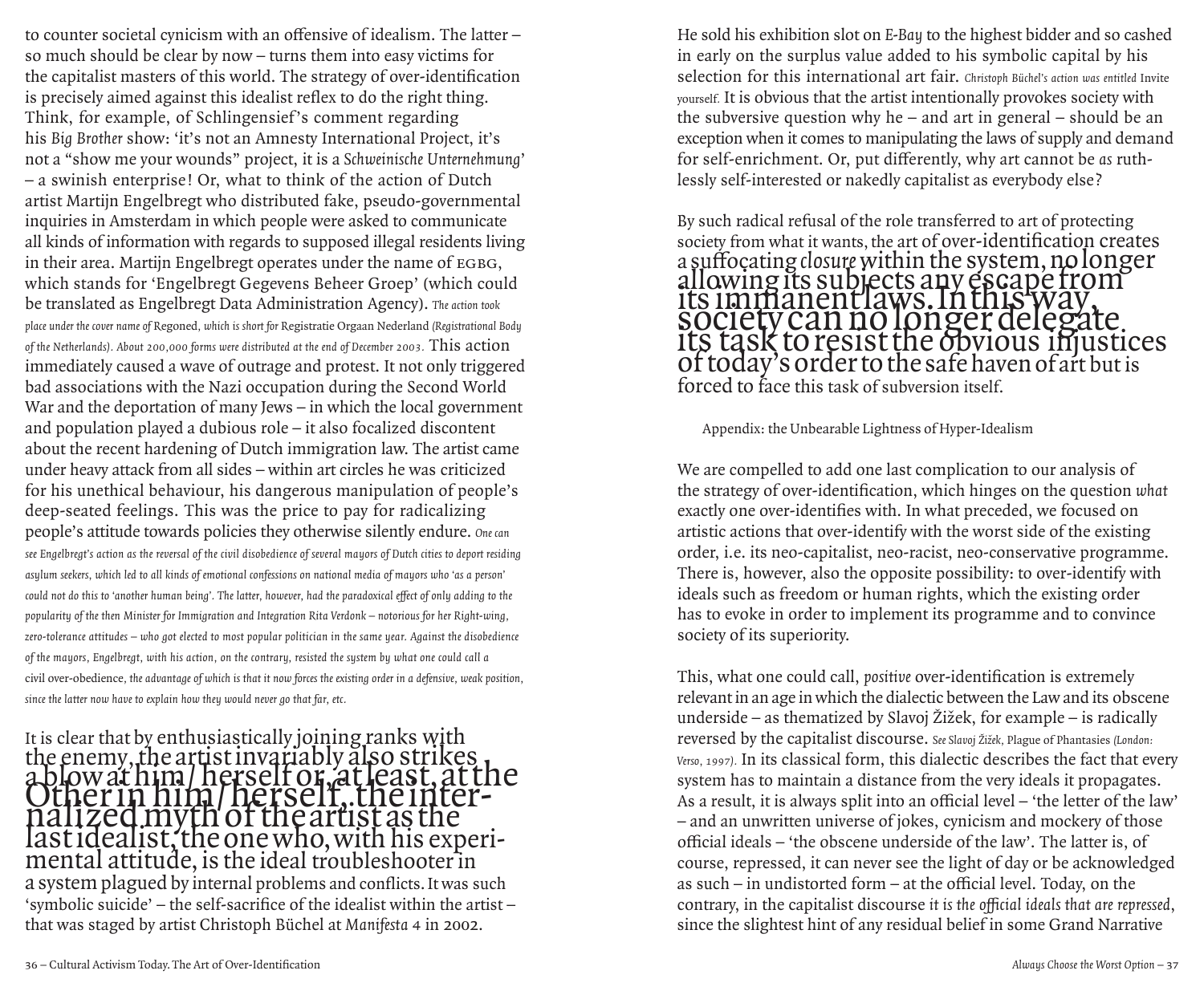or absolute truth is enough to be disqualified, to be treated like a pariah. Truth has, in other words, become an obscene, dirty little secret, something confined to the private sphere that is relativized and mocked in real life. Inversely, it is the obscene underside that has become the official norm, brought home by the fact that we are continuously being commanded to deconstruct all deep beliefs and mock our passionate attachments.

# This reversal of the traditional dialectic makes it subversive<br>once more to over-identify with the system's, repressed ideals. It would amount to what<br>lacques Rancière, calls 'confirming<br>the appearance', i.e. instead<br>of criticizing the system's alleged<br>ideals for their merely formal character<br>and their betrayal in practice, it ta seriously and demands their uncompromised application

in real life. *Jacques Rancière,* La Mésentente. Politique et philosophie *(Paris: Galilée, <sup>1995</sup>) 126. He gives the example of the French labour movement in the nineteenth century who used the system's lip-service* 

*to the declaration of the universal rights of men as a leverage to obtain the right to vote for normal workers.* We can find a lot of examples of this strategy in the documentaries of Michael Moore. One might even say that he is at his most subversive when he usurps the ideals of his opponents – that of freedom and democracy – as opposed to revealing the dirty facts behind their policies. Think, for instance, of the scene in *Fahrenheit 9 / 11* in which Moore plays the devil's advocate by harassing members of congress who voted in favour of the war in Iraq, by asking them to send their sons and daughters to Iraq, so as to set a good example of what it means to sacrifice what one holds dearest for the sake of freedom. Moore's enthusiasm caused the congressmen, all of whom came up with all kinds of petty excuses, to become greatly embarrassed and to reveal their true colours: despite their rhetoric, they certainly never believed the war to be that noble so as to send their own offspring. *We can also think of Moore's soundtrack album of* Fahrenheit 9 / 11*, composed of naively affirmative songs on America's ideal of freedom. See* Songs And Artists That Inspired Fahrenheit 9/11 (Sony, 2004)*. bavo, 'The spectre of the Avant-Garde. Contemporary reassertions of the programme of subversion in cultural production', in:* Andere Sinema *176 (2006) 38.*

In short, Moore strategically identifies with the *utopian* core of American patriotism – i.e. its universal aspiration, the fact that everybody can be an American – to provoke its *betrayal* and *corruption* in everyday politics. Moore makes visible how the practical implementation of the ideals of freedom – the liberation of people all around the globe from evil dictators – is in actual fact used as a cover for securing

the interests of multinational companies and the United States at large. Of course, the subversive force of this strategy lies in the exaggerated belief in the ideal – a *hyper-*idealism, which radically represses the common assumption that all ideals are corrupted by reality or cannot be realized except by making compromises. It asks of the artist to play dumb and to insist, like an idiot, on the ruthless application of the ideals to social reality, without granting any exception.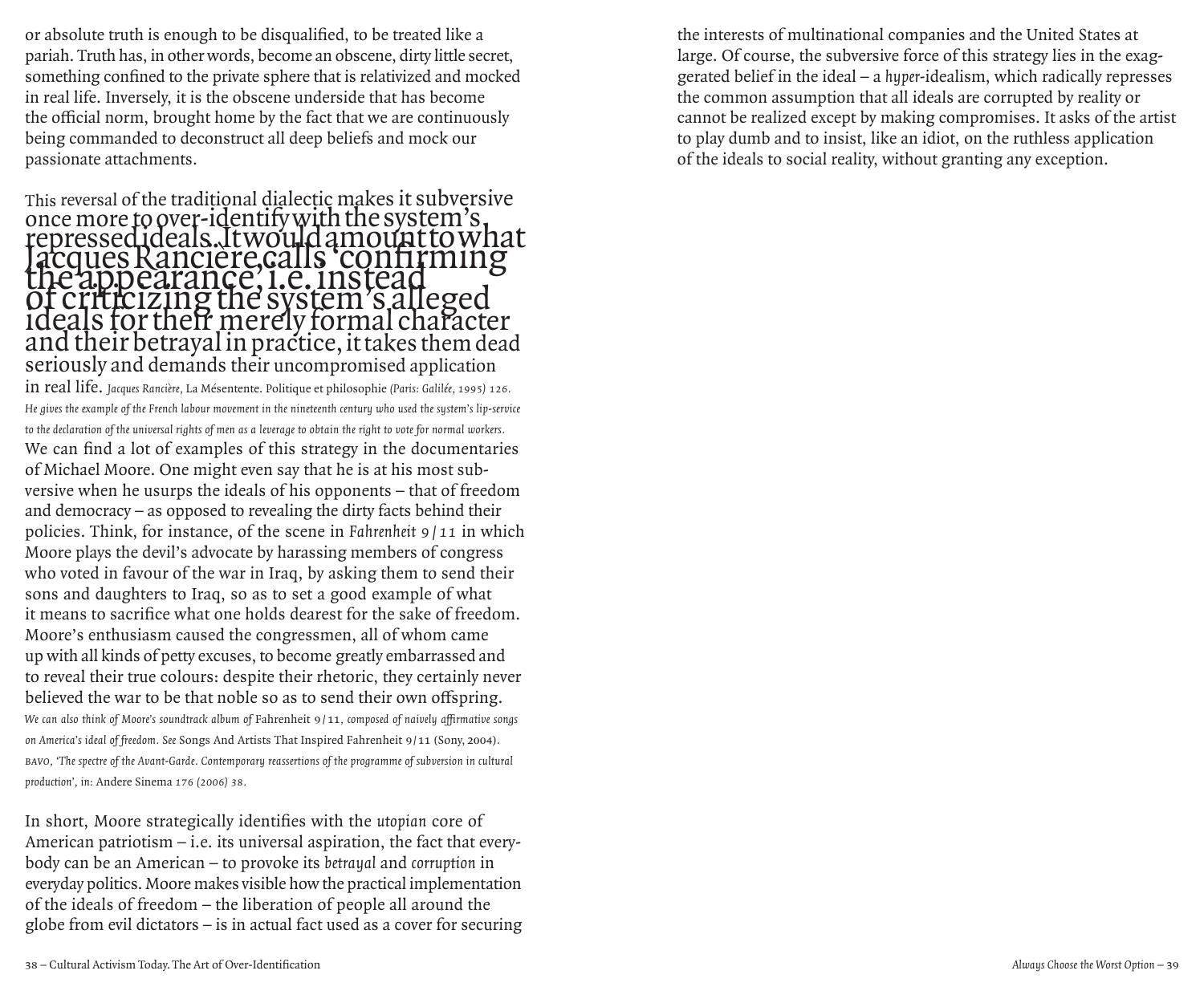



**Laibach, Multiplied Steelworker and Stag, installation, Moderna Galerija, Ljubljana (2004)**<br>A grid of posters representing a socialist steelworker with a painting of a stag superimposed in the middle. *Photo and copyright: Laibach*







Santiago Sierra, 250 cm line tattooed on 6 paid people, Espacio Aglutinador, Havana (1999)<br>Unemployed Cuban Youngsters having a line tattooed on their backs<br>in return for \$ 30. Copyright: Santiago Sierra and Lisson Gallery